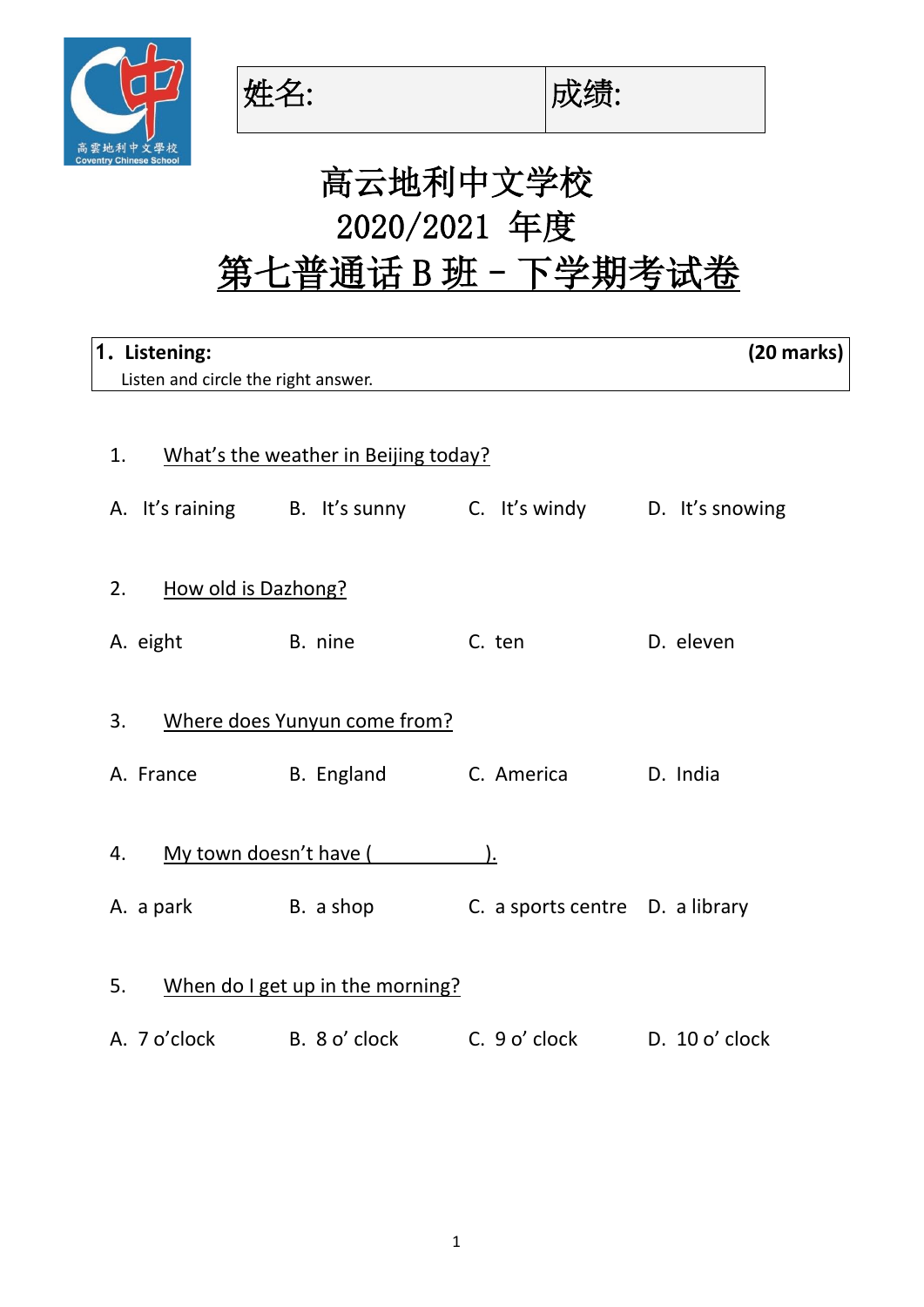## **2. Reading and Writing:**

- 1. Match the questions to the answers (10 marks) 1. 妈妈,你想去哪儿? A. 想,我想明年去法国滑雪。 2. 你想怎么去? [Pack] B. 我想去法国。 3. 你和谁一起去? C. 我想做飞机去。 4. 你想去滑雪吗? D. 我想和我的朋友一起去。
- 2. Choose the correct past tense verb to complete each sentence (10 marks) Example: 我 看了 电视。- I watched TV.
	- 1. 我 \_\_\_\_\_\_\_\_\_网球。 I played tennis. 2. 我 \_\_\_\_\_\_\_\_\_电影。 I watched a film. 3. 我 \_\_\_\_\_\_\_ 美国 \_\_\_\_\_\_\_ I went to America. 4. 我 \_\_\_\_\_\_\_\_ 火车。 I travelled by train. 5. 我\_\_\_\_\_\_\_\_法语。 I learnt French.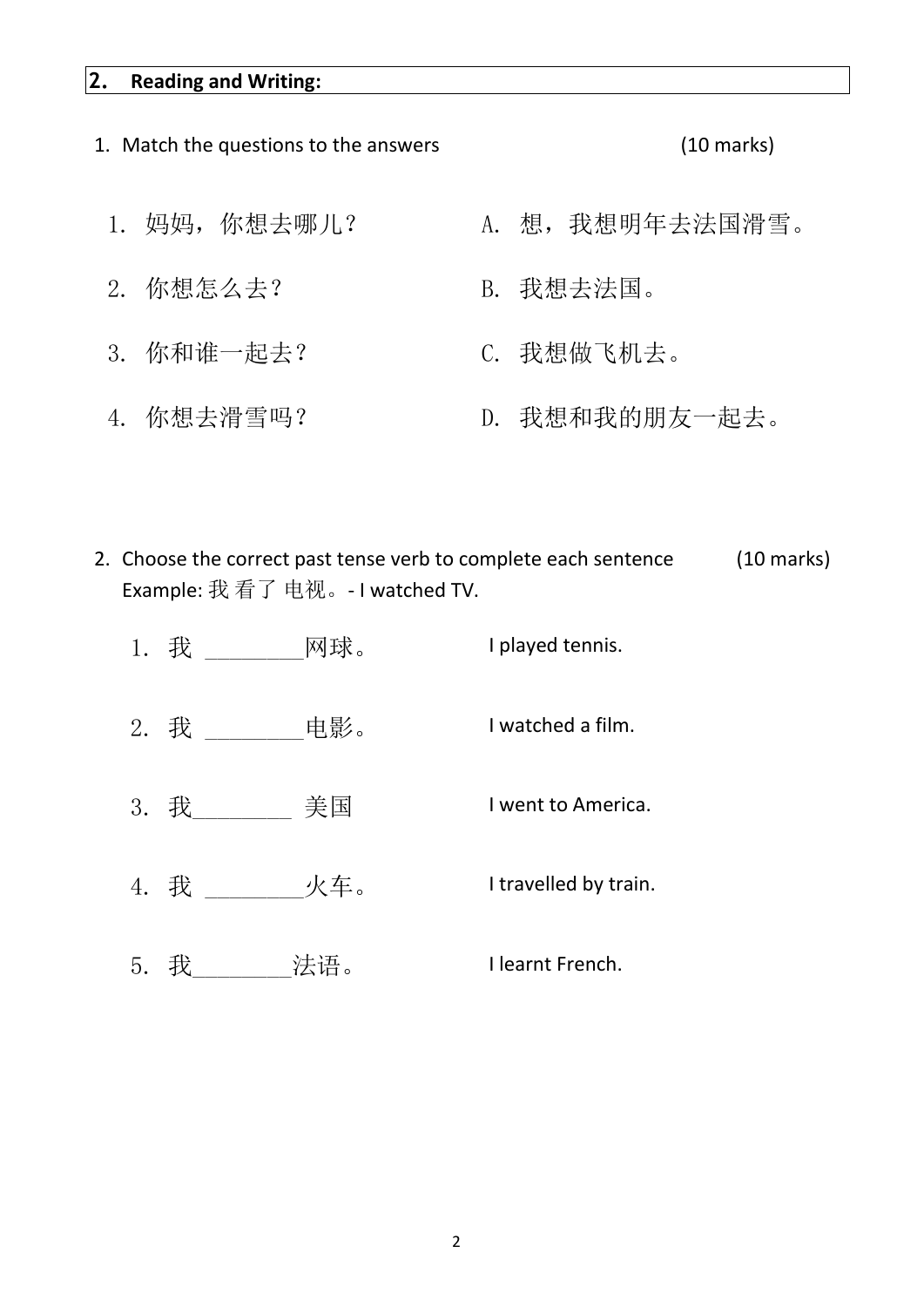3. Rearrange the characters to make sentences. Then translate the sentences into English. Pay attention to the correct word order. (20 marks)

|  |  | <u>我每天早上七点起床。</u> | Example: a 我 b 七点 c 早上 d 每天 e 起床<br>I get up at 7 o' clock every morning. |                                       |             |  |
|--|--|-------------------|---------------------------------------------------------------------------|---------------------------------------|-------------|--|
|  |  |                   |                                                                           | 1. a 坐    b 去    c 公共汽车   d 我    e 学校 |             |  |
|  |  |                   |                                                                           |                                       |             |  |
|  |  |                   | 2. a 谁   b 你    c 和                                                       |                                       | d 一起   e 去  |  |
|  |  |                   |                                                                           |                                       |             |  |
|  |  |                   |                                                                           | 3. a 都 b 今天 c 下雨 d 和 d e 明天           |             |  |
|  |  |                   |                                                                           |                                       |             |  |
|  |  |                   | 4.a朋友  b很好看 c也                                                            |                                       | d 他的   e 很高 |  |
|  |  |                   |                                                                           |                                       |             |  |
|  |  |                   |                                                                           | 5. a 喜欢  b 我    c 运动中心  d 去    E 打网球  |             |  |
|  |  |                   |                                                                           |                                       |             |  |
|  |  |                   |                                                                           |                                       |             |  |

4. Read Dazhong's email to his penpal Mark and decide if the statements are true or false. (10 marks)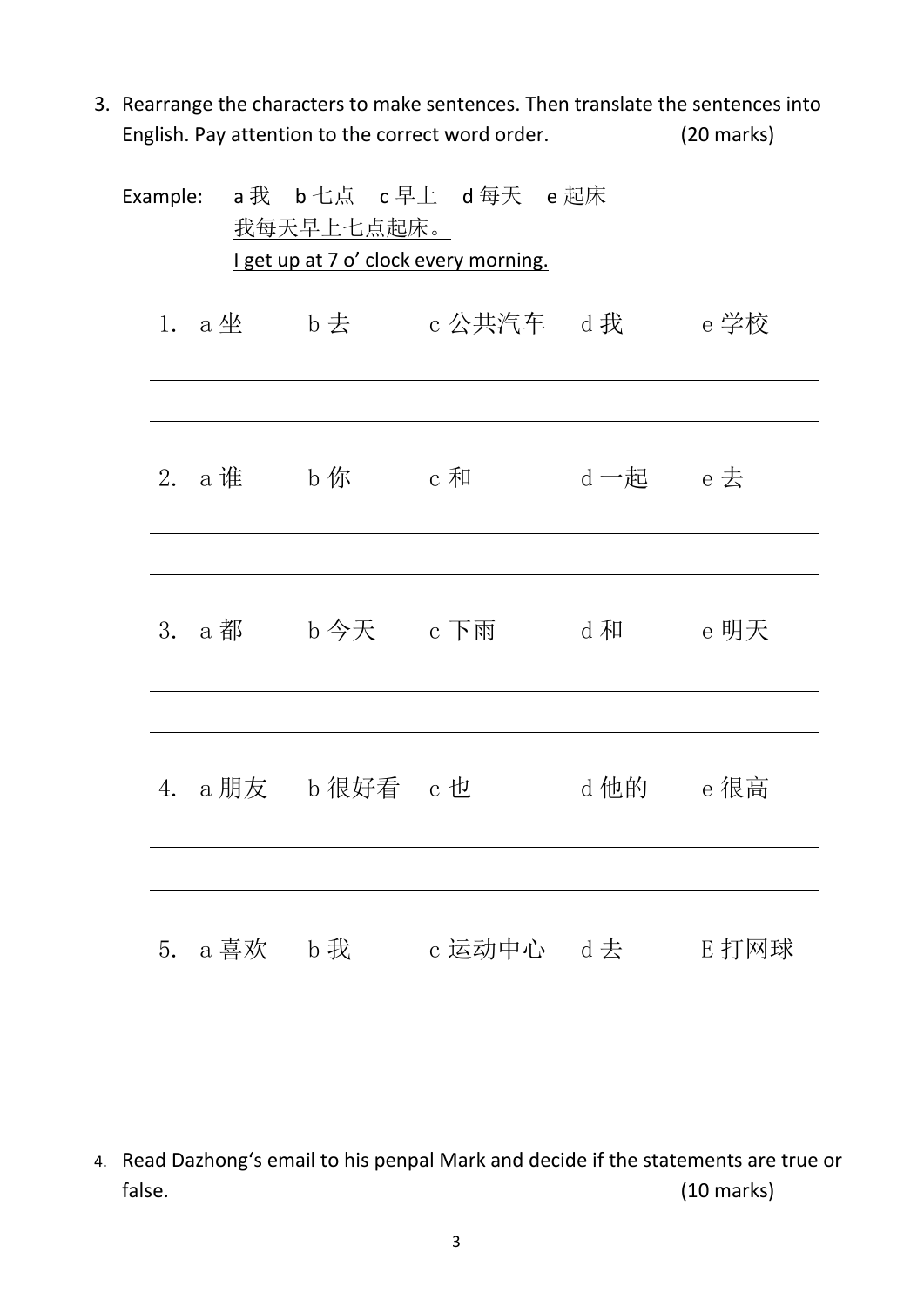Mark,

你好!

 我叫大中,我很高也很瘦,我在香港上中学。我每天早上七点起床, 七点半吃早饭。八点我和哥哥骑自行车去学校,我爸爸和妈妈开车去上班。 八点四十五分我开始上课。我上午有三节课。中午一点,我和朋友一起吃午 饭。我下午四点放学以后和朋友一起去公园玩。我哥哥喜欢在家看电视。妈 妈五点下班,爸爸五点半下班。我们六点吃晚饭。我晚上七点开始做作业, 九点睡觉。星期六和星期天,我和哥哥不上学,爸爸和妈妈不上班,我们一 家喜欢在家里看电影,也喜欢去公园散步。

你最近忙不忙?

| 你的朋友: 大中 |
|----------|
| 六月二十日    |

| 1. | Dazhong is a student in a secondary school.     |  |
|----|-------------------------------------------------|--|
| 2. | He eats breakfast at 7 o' clock.                |  |
| 3. | He goes to school with his old brother by foot. |  |
| 4. | His parents ride bikes to work.                 |  |
|    |                                                 |  |

5. He likes to watch movie with his family at the weekend. (
(